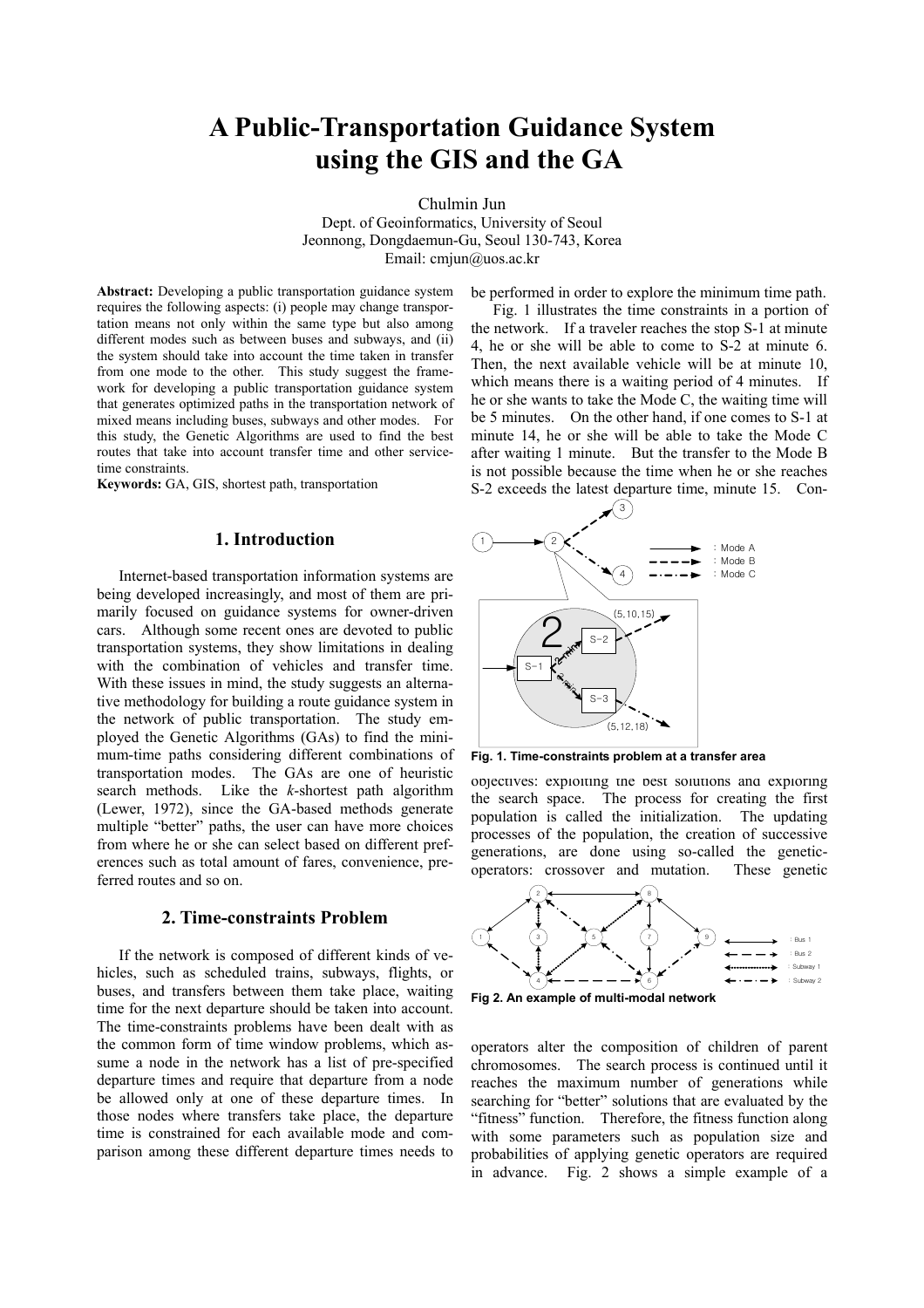advance. Fig. 2 shows a simple example of a network where different types of vehicles are present. In nodes such as 3 or 7, transfer does not happen. But the rest nodes allow the traveler to transfer to another mode.

#### **1) Representation**

A chromosome can be represented by linking the nodes from the source to the destination. If the source is Node 1 and the destination is the Node 9, a chromosome is an array of nodes that include Node 1 at the first position and Node 9 at the last.

#### **2) Initialization**

The initial population of chromosomes is created according to the preset population size. All nodes for each chromosome are initialized randomly as the following manner;

$$
C1 = (1, 2, 8, 9)
$$
  
\n
$$
C2 = (1, 4, 5, 6, 9)
$$
  
\n
$$
C3 = (1, 2, 5, 6, 7, 8, 9)
$$

## … **3) Evaluation**

The evaluation function plays the role of the environment, rating potential solutions in terms of their fitness. Evaluation function *eval* for node vectors C is equivalent to the function *f*:

$$
eval(C) = f(x),
$$

where the chromosome C represents the value  $x$ , and  $x_i$ represents the total time taken from the origin to the destination at chromosome C<sub>i</sub>.

#### **4) Selection**

Selection is a preparatory process that is needed for updating the current population. In order to preserve good chromosomes, some of them are reproduced in the next generation instead of participating in the mutation or crossover. This way, we can prevent those elite chromosomes from being deleted in the process. Selection process also includes the process that selects the parent chromosomes for crossover or mutation, which is described in the following section.

### **5) Genetic Operators**

Some members in the initial population undergo alteration by means of two genetic operators: crossover and mutation. Crossover combines the features of two parent chromosomes to form two similar children by swapping corresponding segment of the parents. For example, if the parents are  $C_2$  and  $C_3$ , then a common node (e.g. Node 5) can be selected and the portions of chromosomes after this node are crossed generating new children:

$$
C_2^{\prime} = (1, 4, \underline{5}, 6, 7, 8, 9)
$$
  

$$
C_3^{\prime} = (1, 2, \underline{5}, 6, 9)
$$

Mutation arbitrarily alters the positions of one or more genes. In the transportation example, just exchanging a certain gene can generate a chromosome having disconnected link of nodes. Thus, we can modify the mutation process to fit this problem. If a certain gene is selected as the target of mutation, it can be thought of the temporary origin and then a portion of chromosome is created that reaches the destination. Assume  $C_2$  has been selected and third gene, Node 5 has been selected as the mutation. Then, Node 5 becomes the temporary origin yielding a chromosome from this node to Node 9. After the mutation, new  $C_2$  can be created as

$$
C_2 = (1, 4, \underline{5}, 2, 8, 7, 6, 9)
$$

As seen from this, mutation can either increase or decrease the value of selected chromosomes.

# **4. Data structure in the GIS**

Describing the public transportation system that has multi-modes using a GIS requires the following considerations:

- Bus stops or subway stops can be located in those spots other than crosses.
- Topological relationships exist between nodes and links. Nodes are the stops or stations where vehicles stops for passengers and the links are the routes between them.
- In case of buses, more than one bus line may share a stop.
- A transfer area can be defined as the area where more than one stops are located closely enough for the passengers can move between the stops on foot.

Fig. 3 shows a simplified example of a transfer area. Although Fig. 2 modeled transfer areas using single nodes, each of them actually contains more than one station. When constructing GIS data, these relationships must be implemented along with other topological relationships between nodes and links.



**Fig. 3. Representation of a transfer area** 

Fig. 4 shows a portion of the GIS data structure that embodies important features of relationships between modes, links, stops and transfers.